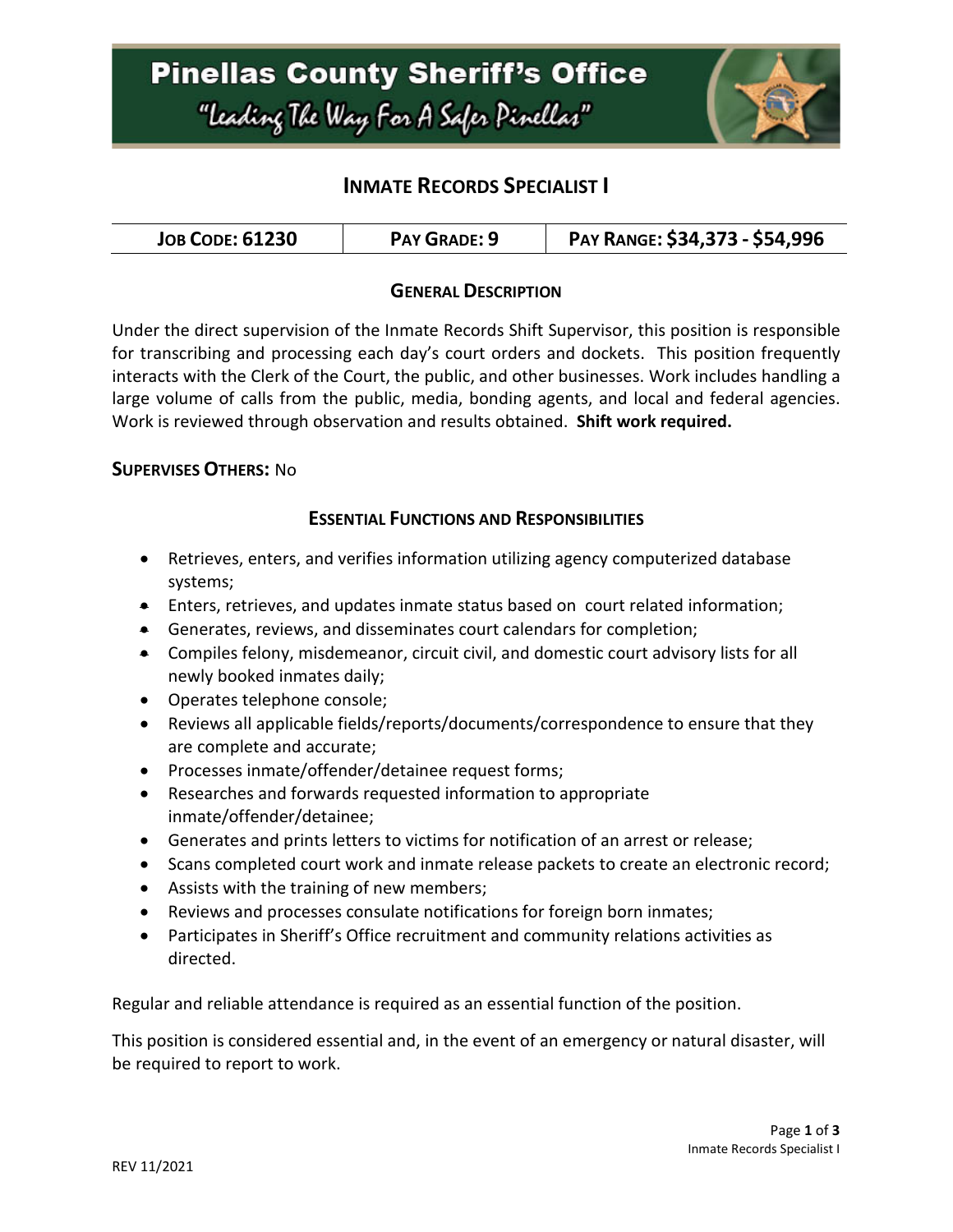

This list is not intended to be all-inclusive and you may not be responsible for every item listed. The employer reserves the right to assign additional functions and responsibilities as necessary.

### **QUALIFICATIONS**

- High school graduation or equivalent diploma from an institution accredited by an accrediting body recognized by the U. S. Dept. of Education or licensed as a degree granting institution by the Commission for Independent Education
- Two (2) years clerical experience
- Data entry score of 80% accuracy
- Typing speed of 25 wpm
- Must possess a valid Florida driver's license

#### **KNOWLEDGE, SKILLS, AND ABILITIES**

- Knowledge of General Orders, Policies and Procedures and the ability to apply an understanding of such knowledge in the performance of job responsibilities
- Ability to use a variety of office and computer equipment and related software to complete job requirements
- Time management skills to prioritize and process court orders/dockets accurately in a timely manner
- Ability to look beyond surface issues to identify and analyze problems and develop effective responses and solutions
- General comprehension skills to understand plans and concepts and translate such plans into actions, both verbally and in writing; interpreting and communicating inmate information, court orders/dockets
- Ability to efficiently organize, prioritize, schedule and manage daily work activities, tasks, and special assignments
- Inter-personal skills
- Ability to perform all functions of the job classification without posing a direct threat to the health or safety of other individuals in the workplace